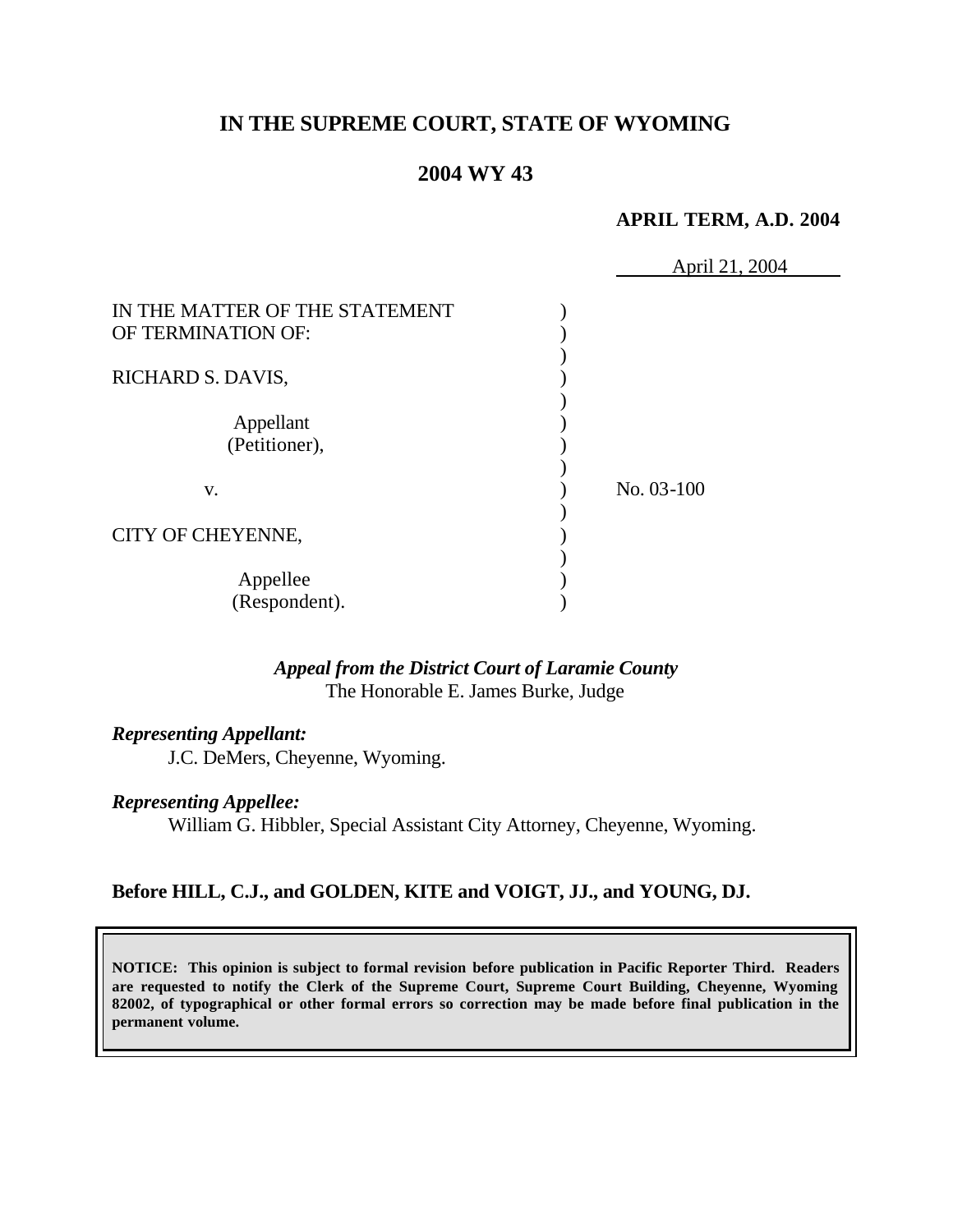KITE, Justice.

[¶1] The City of Cheyenne (City) terminated Richard S. Davis (Davis) from his employment as transit manager after four years. Following a hearing, the Cheyenne personnel commission (commission) affirmed the termination decision. Mr. Davis sought review in district court, which affirmed the decision of the commission. Claiming the commission erred in several respects and its decision was not supported by substantial evidence, Mr. Davis appeals to this Court. We find no error and affirm.

### **ISSUES**

- [¶2] Mr. Davis raises the following issues:
	- A. Did the Personnel Commission agency's failure to address numerous issues constitute an arbitrary and capricious action in violation of Appellant's right to a fair hearing?
	- B. Were the contested case proceedings conducted in a manner contrary to law or deny Appellant due process by considering allegations not specified in the notice of termination?
	- C. Did the Personnel Commission commit errors of law or violate its own rules and regulations to the detriment of Appellant?
	- D. Did the violation of its own rules by the City of Cheyenne deny Appellant due process by improperly determining that matters were final and non-appealable?
	- E. Did the Cheyenne Personnel Commission violate Appellant's First Amendment right to free speech or take action on the basis of other protected communications, thereby requiring reversal of its determination to approve the employment termination?
	- F. Were the agency findings supported by substantial evidence and sufficiently detailed as required by the Administrative Procedures Act?
	- G. Did the accumulation of error create a reasonable possibility that in the absence of error the outcome may have been more favorable to Appellant or result in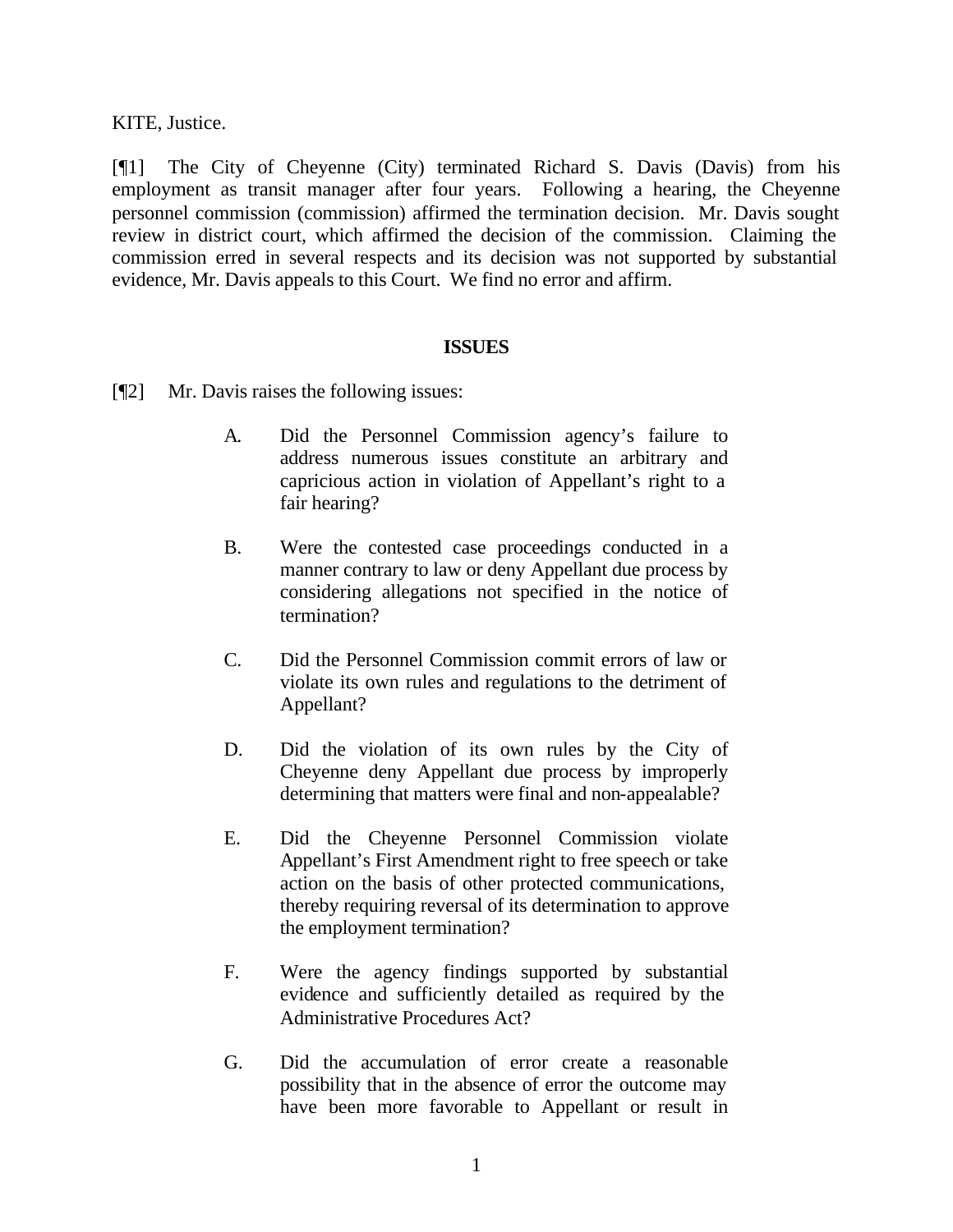damage to the integrity, reputation and fairness of the justice process?

[¶3] The City states the issues as follows:

I. Whether the City of Cheyenne's Personnel Commission violated Appellant's due process rights when it terminated his employment with the City.

II. Whether the decision of the Personnel Commission is based on substantial evidence.

III. Whether the City of Cheyenne denied Appellant's free speech rights.

IV. Whether the Personnel Commission properly declined to decide if Appellant's termination constituted a violation of federal law.

### **FACTS**

[¶4] Mr. Davis was hired as the transit manager for the City in November 1997. He received written notification of his termination on December 3, 2001. Among the reasons given for his termination were failure to timely submit a report upon which federal grant money was dependent, allegations by female employees that he engaged in sexual harassment, allegations that he engaged in non-work related activities during work hours, unprofessional and antagonistic communication with the city attorney's office, failure to communicate effectively with his employees and his supervisor's loss of confidence in Mr. Davis' ability to effectively manage the transit division.

[¶5] In accordance with the personnel rules, Mr. Davis requested a hearing before the commission to contest the termination. A hearing was held on February 19, 2002. The commission heard the testimony of seven city employees, including Mr. Davis. After the hearing, on April 24, 2002, the commission issued findings of fact, conclusions of law and an order affirming Mr. Davis' termination.

### **STANDARD OF REVIEW**

[¶6] We review agency action following contested case hearings in accordance with Wyo. Stat. Ann. § 16-3-114(c) (LexisNexis 2003), which provides:

> (c) To the extent necessary to make a decision and when presented, the reviewing court shall decide all relevant questions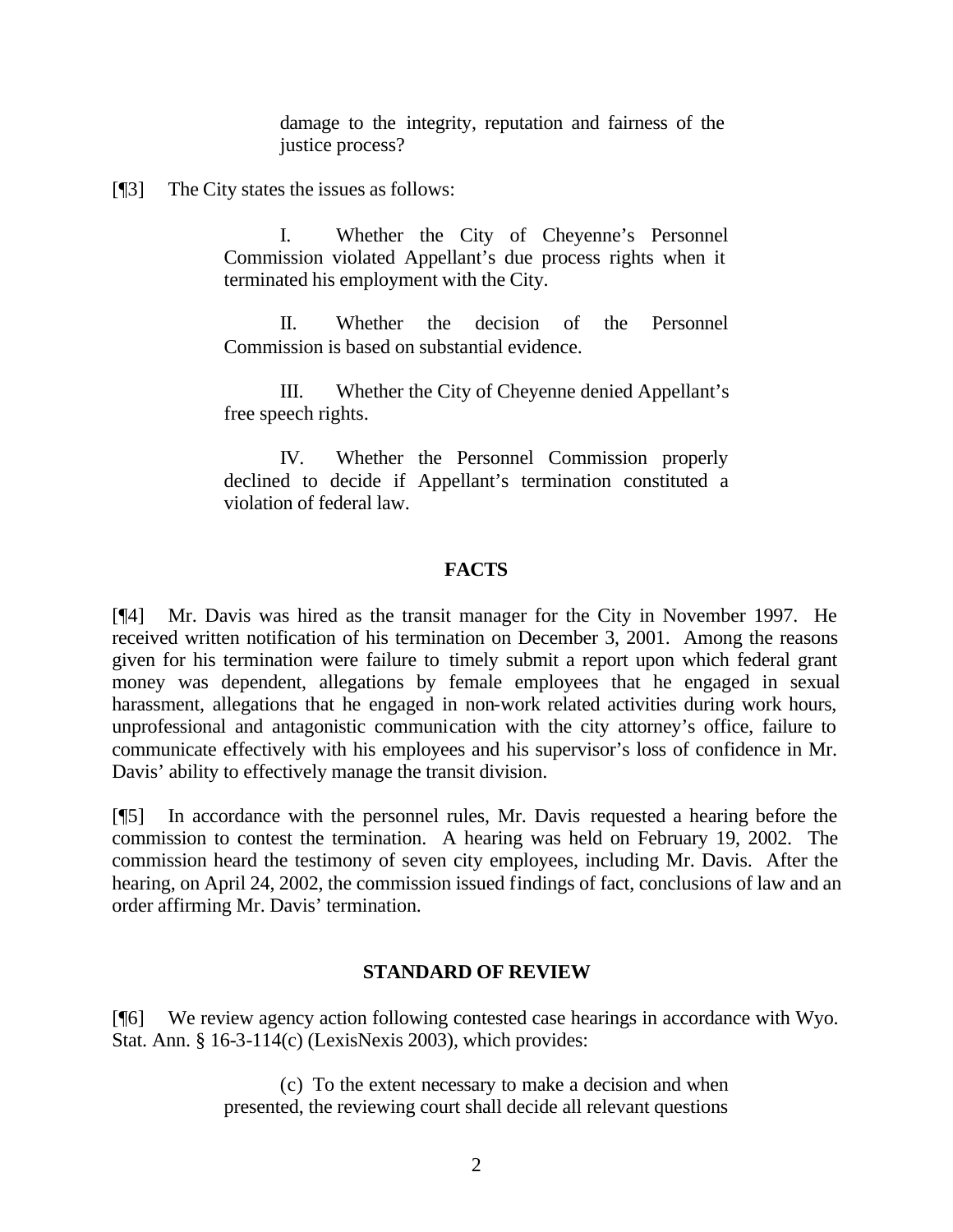of law, interpret constitutional and statutory provisions, and determine the meaning or applicability of the terms of an agency action. In making the following determinations, the court shall review the whole record or those parts of it cited by a party and due account shall be taken of the rule of prejudicial error. The reviewing court shall:

. . .

. . .

(ii) Hold unlawful and set aside agency action, findings and conclusions found to be:

> (A) Arbitrary, capricious, an abuse of discretion or otherwise not in accordance with law;

(E) Unsupported by substantial evidence in a case reviewed on the record of an agency hearing provided by statute.

*State ex rel. Department of Transportation v. Legarda*, 2003 WY 130, ¶ 9, 77 P.3d 708, ¶ 9 (Wyo. 2003). Our review is also governed by the following standards:

> We do not afford any special deference to the district court's decision when we review a matter initiated before an administrative agency. Rather, this court reviews the case as if it came directly from the administrative agency. Our review must focus on the evidence and consider the reasonableness of the agency's exercise of judgment while determining if the agency committed any errors of law. If the agency committed any errors of law, this court must correct them.

> Further, in appeals where both parties submit evidence at the administrative hearing, appellate review is limited to application of the substantial evidence test. This court is required to review the entire record in making its ultimate determination on appeal. The substantial evidence test to be applied is as follows:

> > "In reviewing findings of fact, we examine the entire record to determine whether there is substantial evidence to support an agency's findings. If the agency's decision is supported by substantial evidence,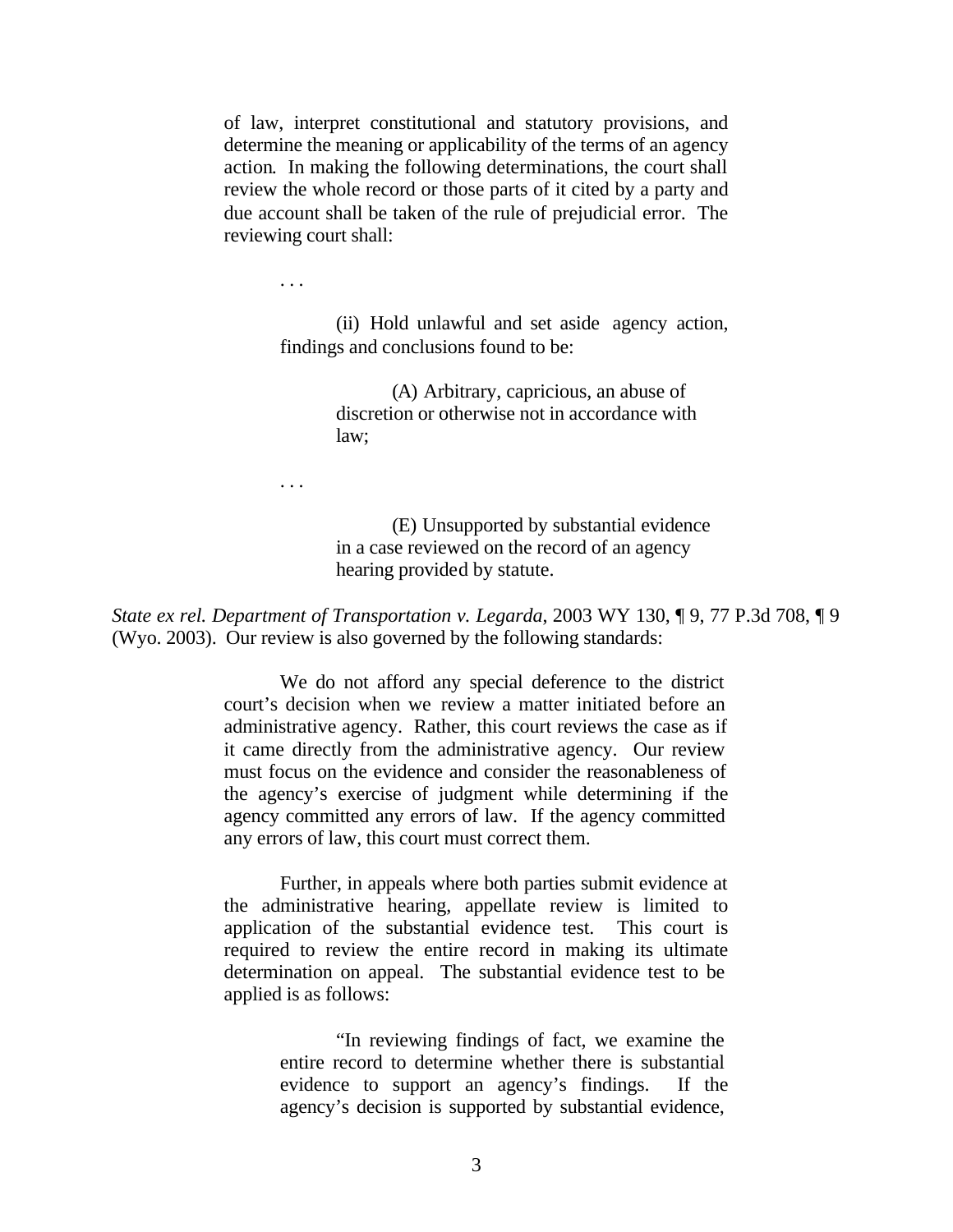we cannot properly substitute our judgment for that of the agency and must uphold the findings on appeal. Substantial evidence is relevant evidence which a reasonable mind might accept in support of the agency's conclusions. It is more than a scintilla of evidence." *Newman* [*v. State ex rel. Wyoming Workers' Safety and Compensation Division*, 2002 WY 91, ¶12, 49 P.3d 163, ¶12 (Wyo. 2002)] (quoting *State ex rel. Workers' Safety and Compensation Div. v. Jensen*, 2001 WY 51, ¶ 10, 24 P.3d 1133, ¶ 10 (Wyo. 2001)).

Even when the factual findings are found to be sufficient under the substantial evidence test, . . . this court may be required to apply the arbitrary and capricious standard as a "safety net" to catch other agency action which prejudiced a party's substantial right to the administrative proceeding or which might be contrary to the other WAPA review standards.

*Id.*,  $\parallel$  10. To survive judicial review, the record of a contested agency action must contain such factual findings as would permit a court to follow the agency's reasoning from the evidentiary facts on record to its eventual legal conclusions. *Newman v. State ex rel. Wyoming Workers' Safety and Compensation Division*, 2002 WY 91, ¶ 16, 49 P.3d 163, ¶ 16 (Wyo. 2002). Similarly, a contested case hearing must provide, and the record of that proceeding must document, information sufficient to the making of a reasonable decision. Absent such information, the agency decision must be set aside. *Id*.

[¶7] Of further relevance to our review, we have said:

In contested cases conducted before administrative agencies, the deference that normally is accorded the findings of fact by a trial court is extended to the administrative agency, and we do not adjust the decision of the agency unless it is clearly contrary to the overwhelming weight of the evidence on record. This is so because, in such an instance, the administrative body is the trier of fact and has the duty to weigh the evidence and determine the credibility of witnesses.

*Id.*,  $\mathbb{I}$  26. With these standards in mind, we address Mr. Davis' claims in the order he raises them.

### **DISCUSSION**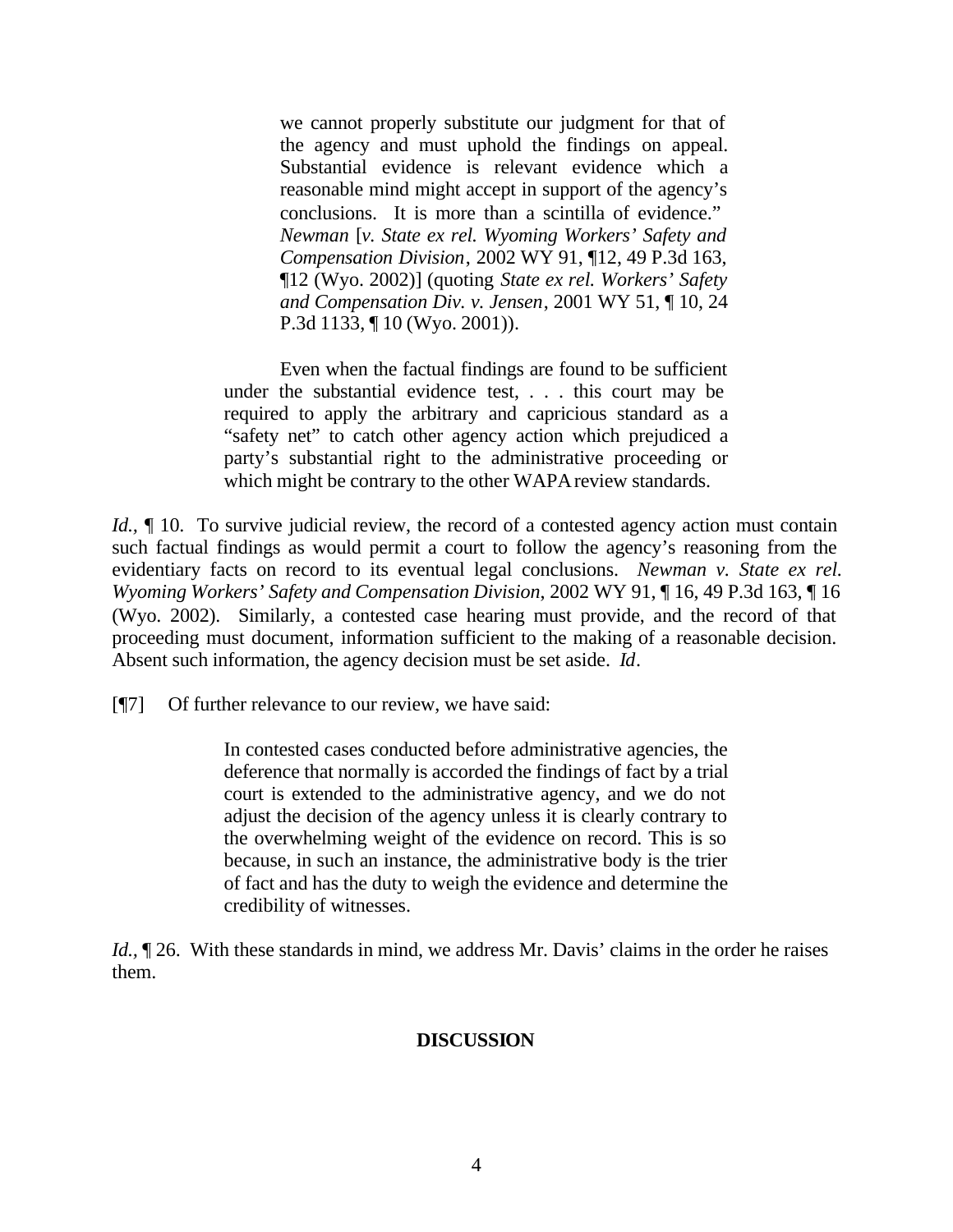## **1.** *Denial of due process by agency's failure to address Mr. Davis' proposed findings and conclusions*

[¶8] Mr. Davis claims the commission violated his right to due process in not addressing his proposed findings of fact and conclusions of law in its written decision. After the hearing, the commission ordered Mr. Davis and the City to submit proposed findings of fact and conclusions of law. The commission did not incorporate Mr. Davis' proposed findings and conclusions in its written decision and he asserts there is nothing in the record demonstrating it considered them. He further asserts the record is silent as to the commission's reasons for rejecting them. He claims the absence of such from the record shows the commission acted arbitrarily and capriciously in upholding his termination.

[¶9] The City contends the commission had no obligation to adopt Mr. Davis' proposed findings and conclusions and was entitled to give them the weight it felt they deserved. The City further asserts there is no authority for Mr. Davis' argument that an agency violates due process or acts arbitrarily and capriciously by declining to adopt a party's findings and conclusions. Finally, the City argues there is no evidence that the commission did not consider Mr. Davis' findings and conclusions in reaching its decision.

[¶10] Wyo. Stat. Ann. § 16-3-110 (LexisNexis 2003) addresses findings of fact and conclusions of law made by an agency following contested case hearings.<sup>1</sup> That section provides in relevant part:

> A final decision or order adverse to a party in a contested case shall be in writing or dictated into the record. The final decision shall include findings of fact and conclusions of law separately stated. Findings of fact if set forth in statutory language, shall be accompanied by a concise and explicit statement of the underlying facts supporting the findings. . . .

Applying this provision, we have said an agency is required to make findings of basic facts upon all material issues and upon which its ultimate findings of fact or conclusions are based. *Scott v. McTiernan*, 974 P.2d 966, 969 (Wyo. 1999). We also have said each ultimate fact or conclusion must be thoroughly explained in order to facilitate judicial review. *Legarda,* ¶ 13. We have not said, and the statute does not require, that an agency must expressly state why it rejected a party's proposed findings of fact and conclusions of law, nor have we concluded that the failure to do so constitutes a violation of due process or is arbitrary and capricious. It would seem to be implicit in an agency's adoption of one party's findings and conclusions that the agency did not find persuasive the evidence presented in support of the

 1 Wyo. Stat. Ann. § 16-3-107(o) also refers to findings as follows:

<sup>(</sup>o) The record in a contested case must include:

<sup>. . .</sup> (iv) Any proposed findings or exceptions thereto:

<sup>(</sup>v) Any opinion, findings, decision or order of the agency . . . .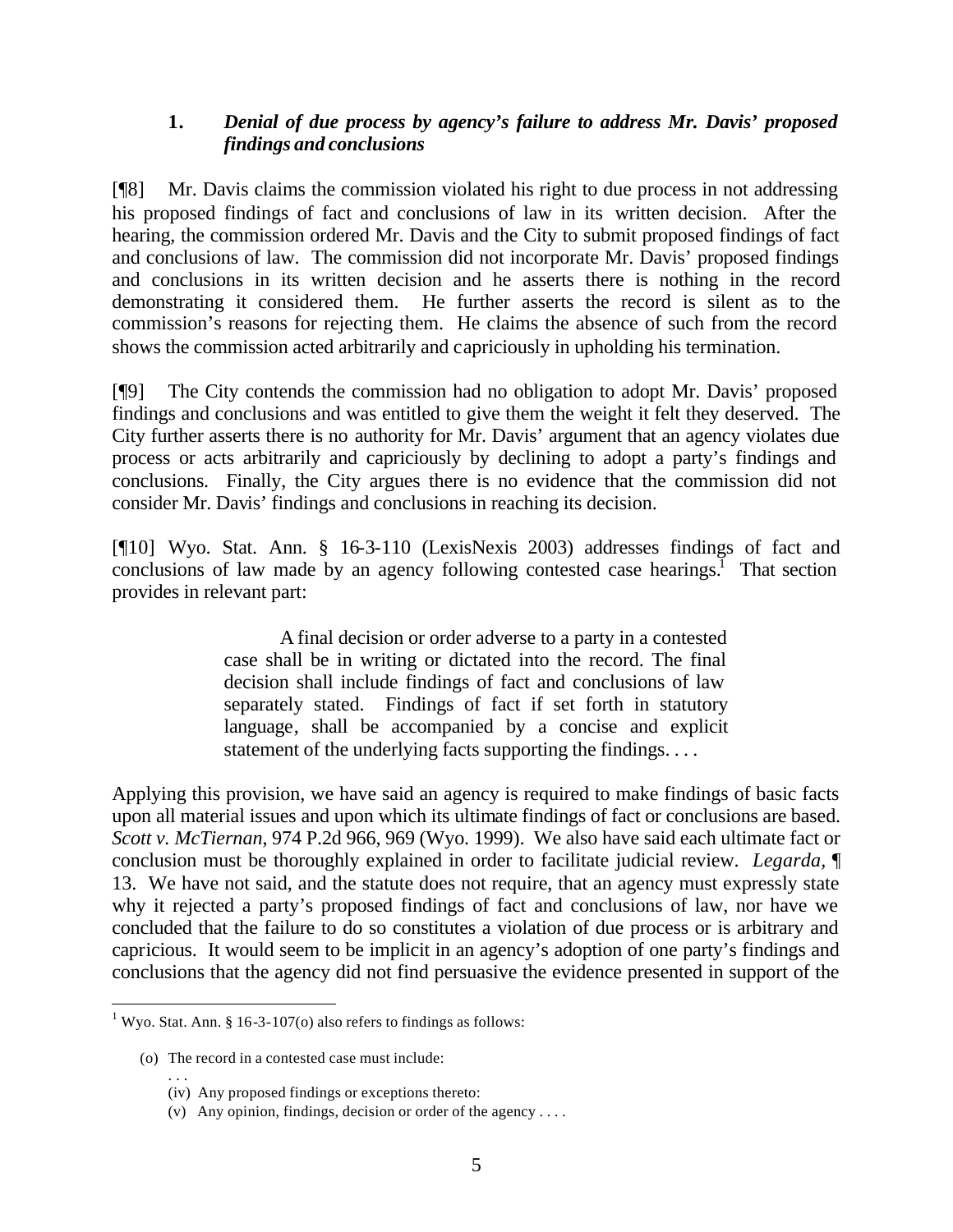opposing party's proposed findings and conclusions. Absent some direct evidence that a party's proposed findings were given no consideration, an agency's failure to adopt or address them does not equate with arbitrariness.

[¶11] Mr. Davis filed twenty-three pages of proposed findings and conclusions. In his argument before this Court, he does not identify which of those proposed findings and conclusions the commission improperly failed to consider or include in its findings and conclusions. Reviewing them in their entirety, some of Mr. Davis' findings are immaterial to the issue of whether his termination was warranted. For example, Mr. Davis' findings include a paragraph describing his work history prior to becoming transit manager and several more paragraphs identifying his accomplishments while serving as transit manager. While such evidence was relevant and admissible at the hearing, it is not material to this Court's understanding of the commission's reasoning for affirming the termination. Other of Mr. Davis' findings allege facts that were not established by or misstate the evidence presented. Still others are more in the form of conclusions of law than findings of fact and are not an accurate statement of either. Some findings were more in the form of argument than actual facts shown by the evidence. One of his findings, for example, states: "It was reasonably expected by Mr. Davis that Ms. Jording would complete the Section 15 Report and have the report filed . . . by October 28, 2001." From our review of the record, we are not persuaded that the evidence established that Mr. Davis could have reasonably expected Ms. Jording to complete the report by October 28.

[¶12] In contrast, the findings of fact, conclusions of law and order issued by the commission comprised eleven pages. Although many of the findings appear to be taken from the City's proposed findings, the evidence in the record directly supports those findings, they bear on material issues in the proceeding and clearly form the basis for the commission's ultimate findings and conclusions. Additionally, the commission's findings of basic fact, together with the record before us, provides a rational basis from which this Court is able to follow the commission's reasoning from the evidentiary facts on record to its eventual legal conclusions. We have said:

> In discharging its duty under § 16-3-110, the agency must "make findings of basic facts upon all of the material issues in the proceeding and upon which its ultimate findings of fact or conclusions are based." *Pan American Petroleum Corporation v. Wyoming Oil and Gas Conservation Commission*, 446 P.2d 550, 555 (Wyo.1968). This Court needs to know "why" an agency decided the way it did. When an agency does not make adequate findings of basic fact, we do not have a rational basis upon which to review its ultimate findings and conclusions.

*Legarda,* ¶ 13. We hold the commission met this standard – it made findings of basic facts upon all the material issues in the proceeding and upon which its ultimate findings and conclusions were based. From reviewing the record and the commission's findings, we are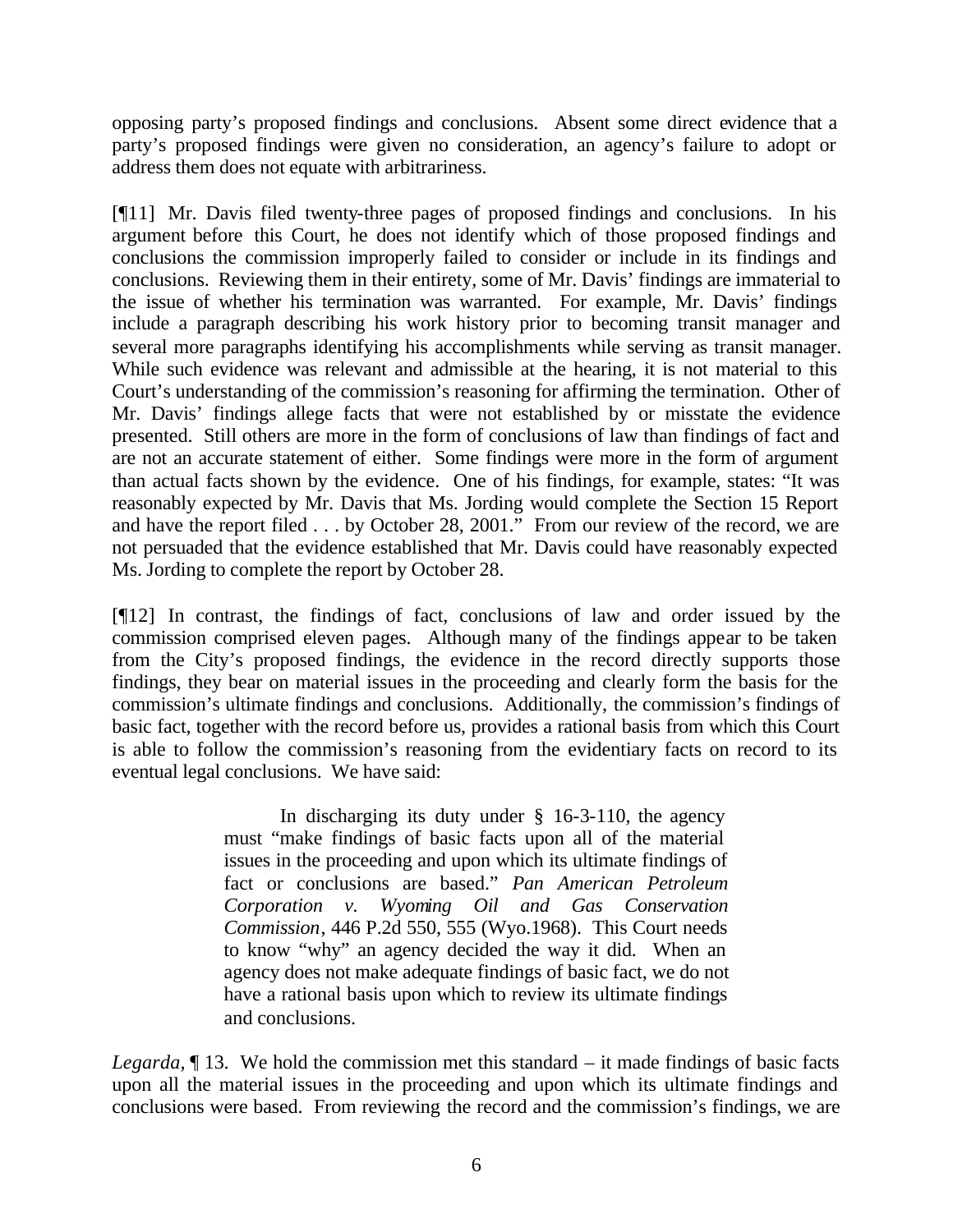able to discern why the commission affirmed the termination. The commission's findings give us an adequate basis upon which to review its ultimate findings and conclusions. Therefore, Mr. Davis' first claim is without merit.

# **2.** *Error in commission's consideration of allegations not contained in termination notice*

[¶13] Mr. Davis contends the commission improperly considered evidence of alleged misconduct that was not contained in the termination notice. Specifically, Mr. Davis refers to the commission's finding that he used a computer belonging to the City to send an e-mail message to his wife in which he referred to an assistant city attorney as "an incompetent \* \* \* \* \* \* \*!!!" Based upon this finding of fact, the commission concluded Mr. Davis violated city personnel rules prohibiting use of city property for personal business and requiring employees to work cooperatively and harmoniously with other employees. He asserts the commission's reliance on this evidence as a basis for affirming his termination violated the City's personnel rules and his constitutional right to due process, and was arbitrary and capricious.

[¶14] The City concedes that Mr. Davis had a property interest in his employment as transit manager entitling him to due process. The City argues, however, that no violation of city rules or due process occurred nor was the commission's reliance on the evidence arbitrary and capricious because Mr. Davis had adequate notice that the City intended to use the email and then placed the e-mail into evidence himself. As evidence of adequate notice, the City points to the statement of termination paragraph referencing Mr. Davis' alleged participation in non-work related activities as one of the reasons for his termination and its disclosure statement submitted in advance of the hearing, which it asserts included a copy of the e-mail.

[¶15] The termination notice did not specifically enumerate the non-work related activities that Mr. Davis admitted he engaged in during work hours. Instead, the notice stated as the third reason for termination:

> Allegations by three employees that you play games on your Palm Pilot *and participate in other non-work related activities during duty hours* for which you were issued a letter of reprimand on September 28, 2001. (Violation of City Personnel Rules and Regulations, Chapter XII, Section 1 A. 11.) (emphasis added).

Chapter XII, Section 3.C of the personnel rules provided in relevant part:

<sup>&</sup>lt;sup>2</sup> The September 28, 2001, letter also referenced Mr. Davis playing games on his palm pilot "or engaging in other activities not related to the job." Like the termination notice, it did not enumerate the "other activities."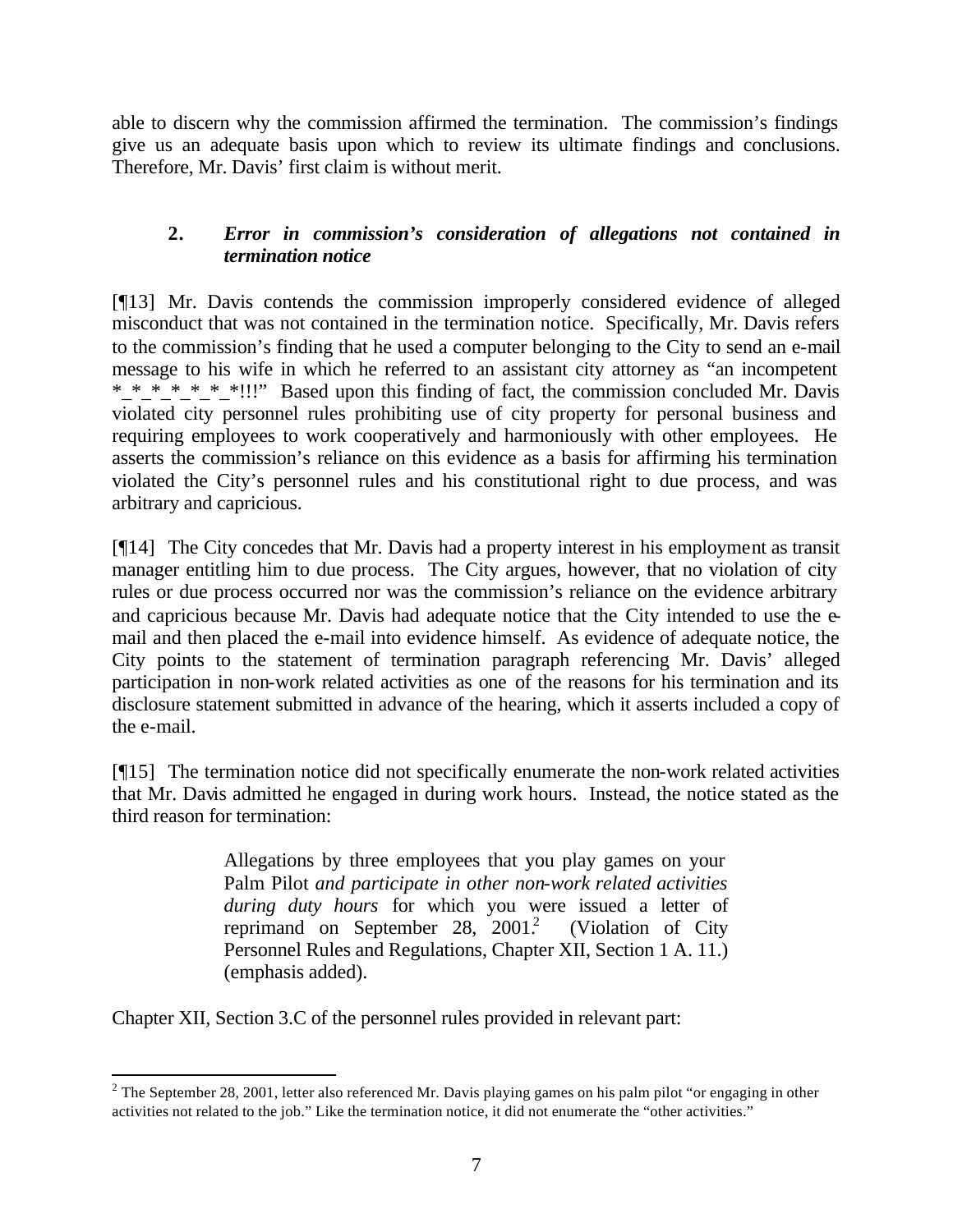Prior to dismissing an employee, the employee's department head and the personnel director will meet with the employee and explain the reasons for the intended action, providing an opportunity for the employee to respond to the proposed termination. The employee will receive a written statement of termination that provides notification of the reasons for the proposed action and an effective date. . . .

The Wyoming Administrative Procedures Act further provides:

§ 16-3-107. Contested cases; general procedure.

 (a) In any contested case, all parties shall be afforded an opportunity for hearing after reasonable notice served personally or by mail.

(b) The notice shall include a statement of:

. . .

l

(iv) A short and plain statement of the matters asserted.

[¶16] It was not until after Mr. Davis' termination, in the City's pre-hearing disclosure statement, that the "other non-work related" activities were identified. $3$  Then, Mr. Davis admitted that he did cross word puzzles, personal bank business and personal e-mails during work hours. Mr. Davis was not informed specifically about the e-mail until after his December 3 termination. It is this lack of notice that he claims was arbitrary and capricious and violated the personnel policies and due process.

[¶17] We said in *Lucero v. Mathews*, 901 P.2d 1115, 1120 (Wyo. 1995) that public employees must be given notice sufficient to afford them a reasonable opportunity to know the claims of the opposing party and meet them. "The notice must contain adequate and specific notice of the charges for which the employee is being terminated." *Id.* The notice must be sufficient to afford the employee "a real and meaningful opportunity to respond to every charge or allegation brought against him as a basis for termination." *Id.* Absent an opportunity to respond to every allegation that is the basis for termination, a public employee has not been given a real and meaningful opportunity to be heard and is deprived of due process. *Id.*

[¶18] Based on these standards, we held in *Powell v. Board of Trustees of Crook County School District No. 1*, 550 P.2d 1112 (Wyo. 1976) that the school board violated an employee's due process when it charged him with violating policies involving student

 $3$  The City claims the e-mail was attached to its pre-hearing disclosure statement. The disclosure statement contained in the record before this Court has no attachments. However, it is apparent from the hearing transcript that Mr. Davis knew prior to his testimony that the City had submitted exhibits of e-mails from him to his wife.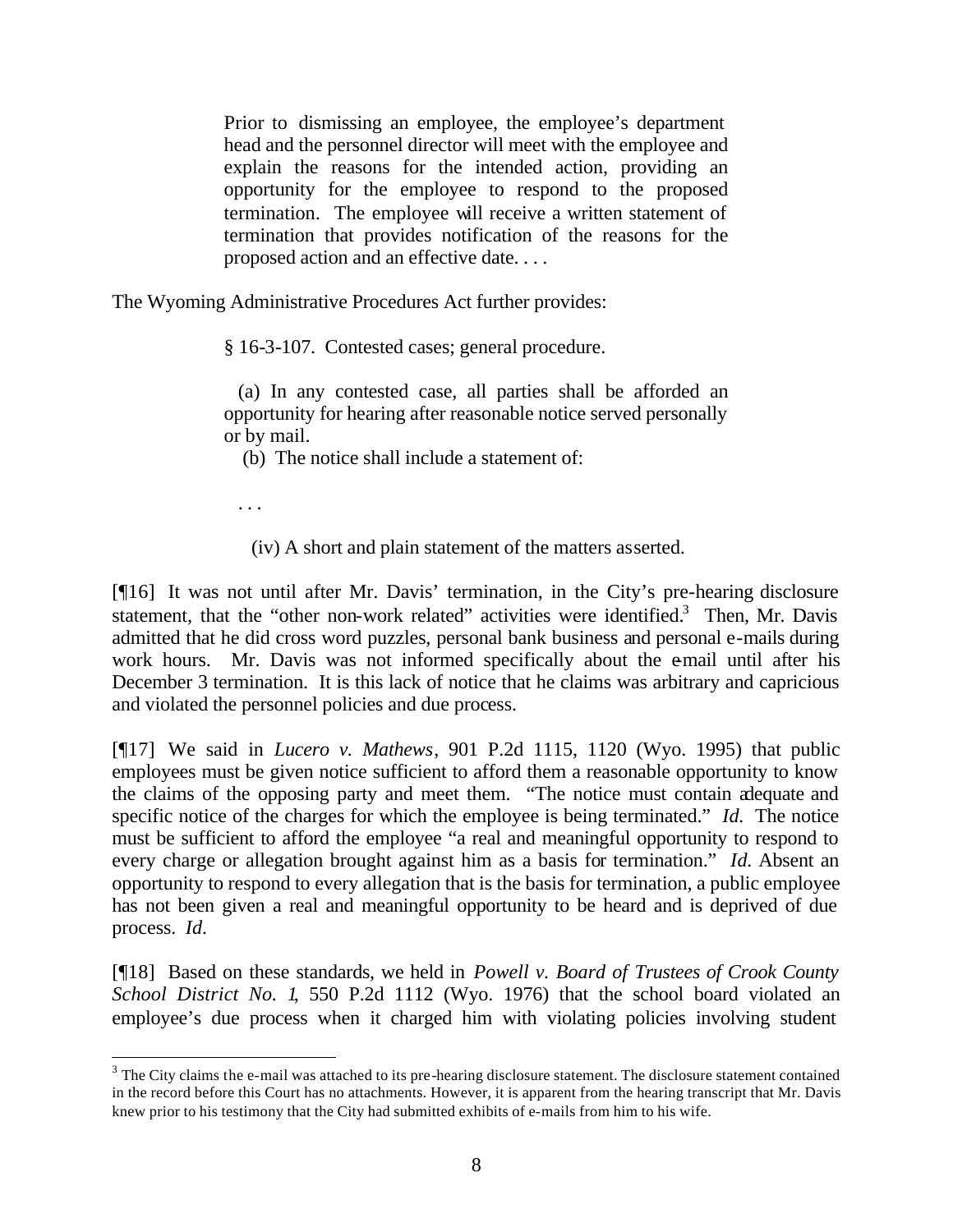discipline and then, without notice or a hearing, terminated him for inability to control student conduct. Quoting *Glenn v. Board of County Commissioners, Sheridan County*, 440 P.2d 1, 4 (Wyo. 1968) we said: "The important question is whether the parties had fair notice of the issues involved."

[¶19] We hold that Mr. Davis' due process rights were not violated by the City's failure to specifically reference the e-mail to his wife in the December 3 termination notice. The termination notice mentioned Mr. Davis' use of his palm pilot "and other non-work related activities," putting him on notice that the palm pilot was not the only non-work related activity at issue. By the time of the hearing, Mr. Davis was aware that the City had listed the e-mail as an exhibit and intended to rely upon it as one of the reasons for his termination. Mr. Davis raised no objection to the e-mail prior to or during the hearing. The record supports the commission's decision affirming the termination.

# *3. Violation of personnel rules to Mr. Davis' detriment*

[¶20] Mr. Davis claims the City violated the personnel rules and his right to due process in failing to follow the progressive discipline procedure contained in the rules. Specifically, he claims the City violated Section 3.A of the personnel rules, which provided:

> Written reprimand. A supervisor may censure an employee for cause by providing a written reprimand (correction interview) to the employee specifying the reason(s) for the reprimand, noting previous verbal warnings or discussions, as appropriate, and informing the employee of the corrective action necessary to avoid further discipline. The original of the written correction interview will be placed in the employee's file in the Human Resources Office.

Mr. Davis asserts the City did not issue a letter of reprimand within the meaning of this provision and it was error for the commission to conclude otherwise and to further conclude that he did not timely grieve the letter, making it final and non-appealable.

[¶21] Mr. Davis also contends the City violated the personnel rules governing investigations of sexual harassment allegations. He claims the city attorney's office did not adequately perform or document its investigation as required by Section 3.F.4 of the personnel rules, which states:

> During the investigation, reasonable efforts to substantiate the allegation will be made, including objective examination of the conduct of all involved parties, and detailed documentation by the investigator of all investigatory action taken, including express documentation of the investigation results.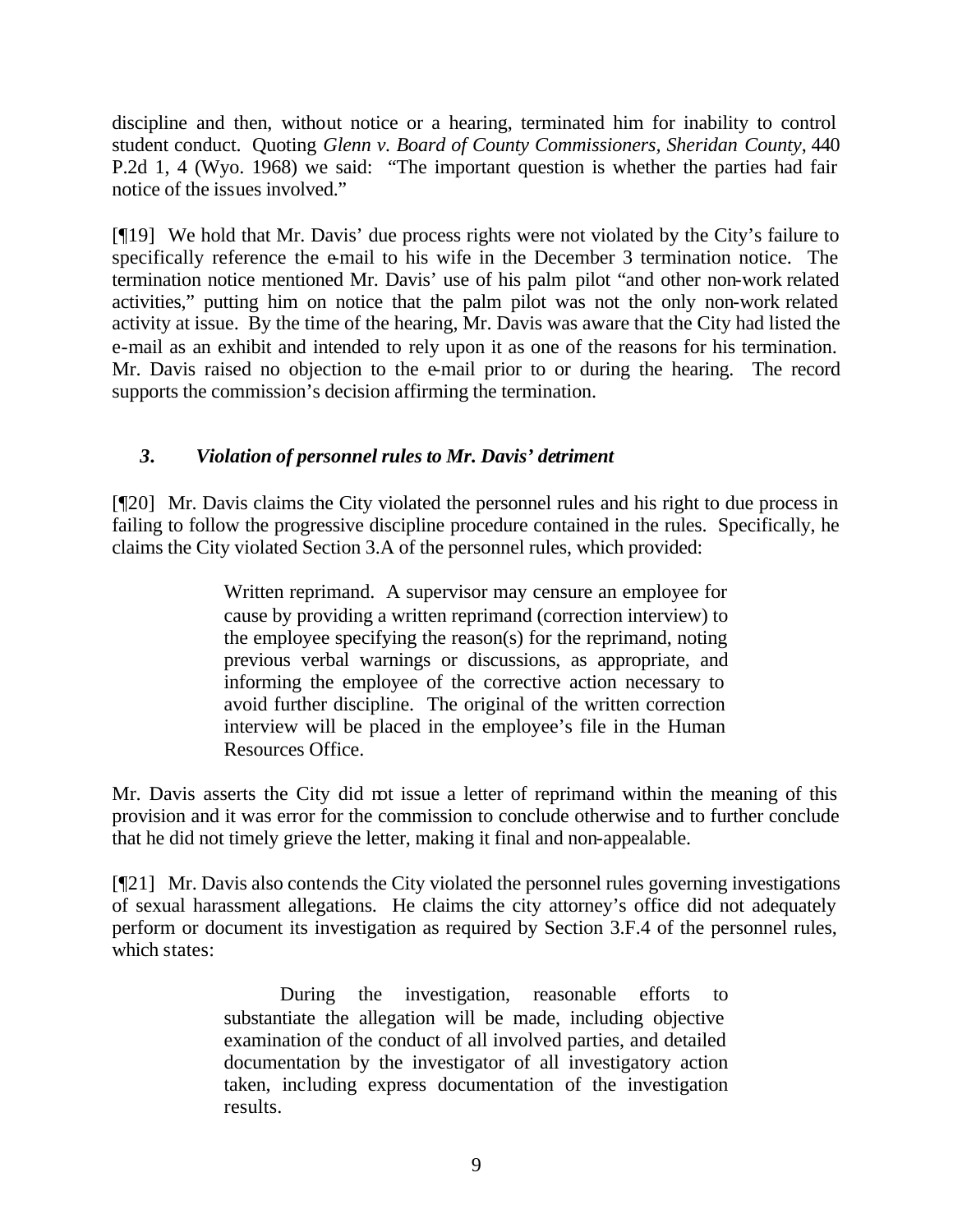Mr. Davis asserts, because of the City's failure to comply with its rules, the commission should not have considered the results of the investigation. Mr. Davis also claims there was no credible evidence establishing that his use of his palm pilot and the other non-work related activities to which he admitted constituted unsatisfactory work performance within the meaning of Chapter XII, Section 1.A.11.

[¶22] The City argues that the personnel rules did not require a letter of reprimand to be placed in Mr. Davis' file. The City contends such action is discretionary, as evidenced by the use of the word "may" in the first sentence of Section 3.A. The City further contends Mr. Smith's decision not to place the reprimand in Mr. Davis' file has no bearing on whether his termination was warranted. Finally, the City claims the question of whether Mr. Davis grieved or appealed the reprimand is irrelevant to the issue of whether he was properly terminated for conduct that he admitted to at the hearing. Essentially, the City contends there was sufficient evidence warranting Mr. Davis' termination for cause without the administration of discipline in progressive stages.

[¶23] We agree that the City was not required under the personnel rules to issue Mr. Davis a letter of reprimand or administer discipline in progressive stages. The rules are clear that while the department head was expected to *attempt* to follow progressive discipline procedures, immediate termination was permissible in some circumstances. Section 2.A of the rules provided:

- A. The department head shall, except in cases of flagrant employee behavior where termination would appear to be a reasonable result for this type of action, attempt to administer employee discipline in progressive stages to seek corrective results. . . .
- B. . . . Depending on the severity of the action, any step in Section 3 may be utilized.

Section 3 provided for three types of discipline – written reprimand, suspension and termination. Section 3.C.1 allowed the department head the discretion to terminate an employee "if the nature and extent of the just cause is such that other disciplinary action is not appropriate."

[¶24] The record in this case reflects that Mr. Davis was counseled in September 2001 concerning allegations of sexual harassment and mismanagement, which had resulted in a loss of confidence in him by his subordinates. The record also reflects that two months later the City learned that the transit department, under Mr. Davis' management, failed to complete a report upon which a \$600,000 grant was dependent. Although Mr. Davis testified that he delegated the responsibility for preparing and submitting the grant to his subordinate, other evidence established that the responsibility for preparing grants was one of the transit manager's essential functions and the City paid for Mr. Davis to receive training in preparing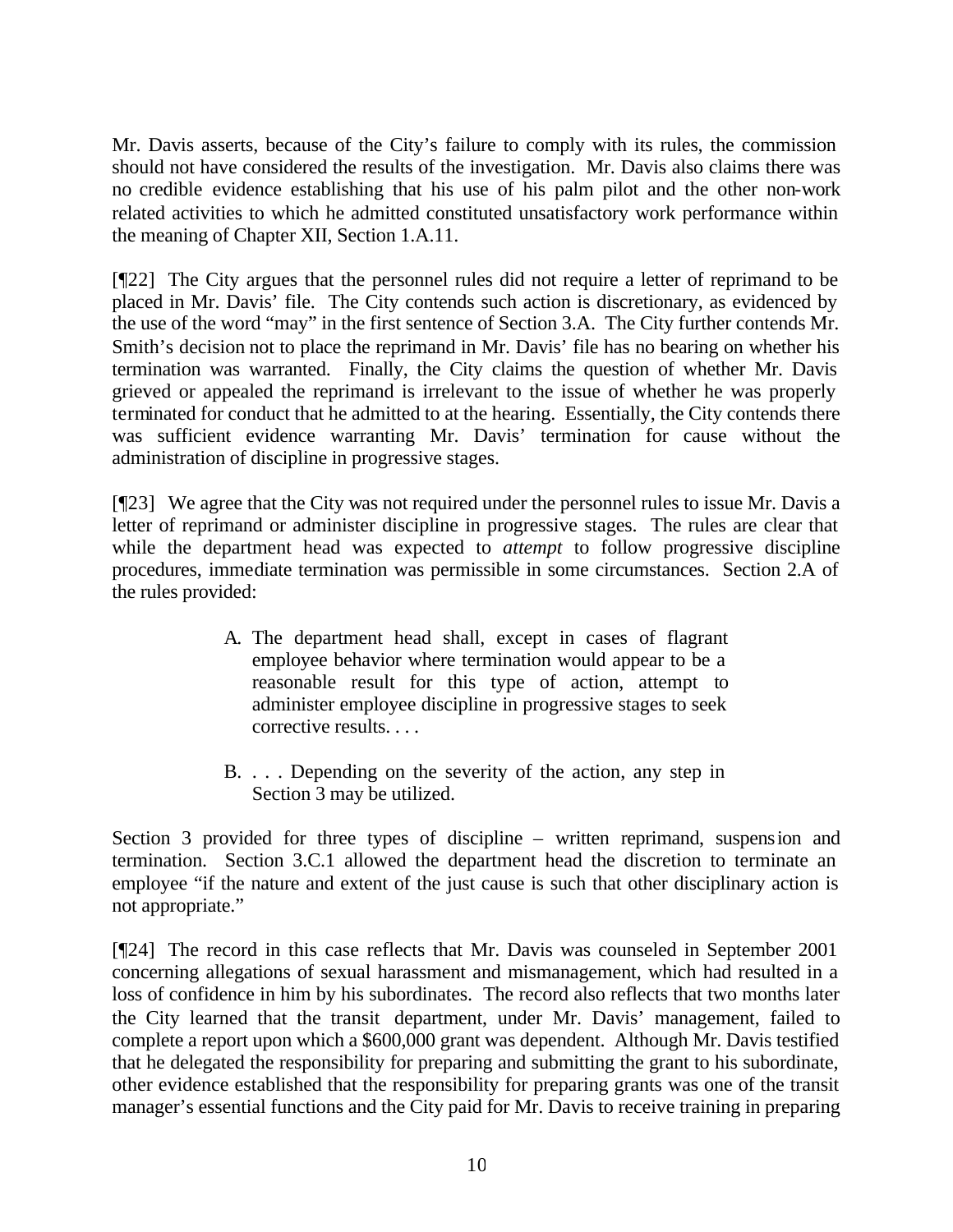the grant. From the evidence in the record before us, we are not inclined to second-guess the commission's conclusion, based upon its observation of the witnesses and opportunity to weigh their credibility, that termination without further warning or suspension was warranted and in compliance with the personnel rules.

# **4.** *Violation of Mr. Davis' First Amendment right to free speech*

[¶25] Mr. Davis asserts the commission violated his right to free speech in that its decision to uphold his termination was based in part on protected communications with the city attorney's office on matters of public concern (i.e. access of disabled persons to public pedestrian routes and safety issues) and a protected communication with his wife, which he alleges also involved a matter of public concern (the competency of the city attorney). The City responds alternatively that the speech at issue was not protected, this Court should decline to address the question because it was not raised below and this Court cannot consider the question because it is not properly before us.

[¶26] Our general rule is that we will not consider claims raised for the first time on appeal. *Cooper v. Town of Pinedale*, 1 P.3d 1197, 1208 (Wyo. 2000). We recognize only two exceptions to that rule: when the issue raises jurisdictional questions or it is of such a fundamental nature that it must be considered. *Id*. On this basis, in *WW Enterprises, Inc. v. City of Cheyenne*, 956 P.2d 353, 356 (Wyo. 1998), we declined to consider a substantive due process claim because it was not raised below. We said: "This court has taken a dim view of a litigant trying a case on one theory and appealing it on another. . . . Parties are bound by the theories they advanced below." *Id*.

[¶27] Mr. Davis did not claim his First Amendment rights were violated in the hearing before the commission. The first mention of such a violation occurred in his petition for review to the district court. The authority of the district court, and this Court, is limited to the issues raised before the agency. *Fisch v. Allsop*, 4 P.3d 204, 209 (Wyo. 2000). Because Mr. Davis did not claim his First Amendment rights were violated when the commission heard the matter, we decline to address the issue.

# **5.** *Agency findings not supported by substantial evidence*

[¶28] Mr. Davis claims the commission's findings 5 through 21 were not supported by substantial evidence and are fatally flawed because they assert ultimate facts rather than basic facts as required by our holding in *In re Billings v. State Board of Outfitters and Guides*, 2001 WY 81, 14, 30 P.3d 557, 14 (Wyo. 2001). The City asserts substantial evidence was presented that Mr. Davis violated several personnel rules and performed his job in a deficient manner fully justifying the commission's decision to terminate him. The City further contends the commission's order contains sufficient information about each ultimate fact for this Court to determine upon what basis it reached the ultimate facts and conclusions and, therefore, satisfies the requirements set forth in our prior case law.